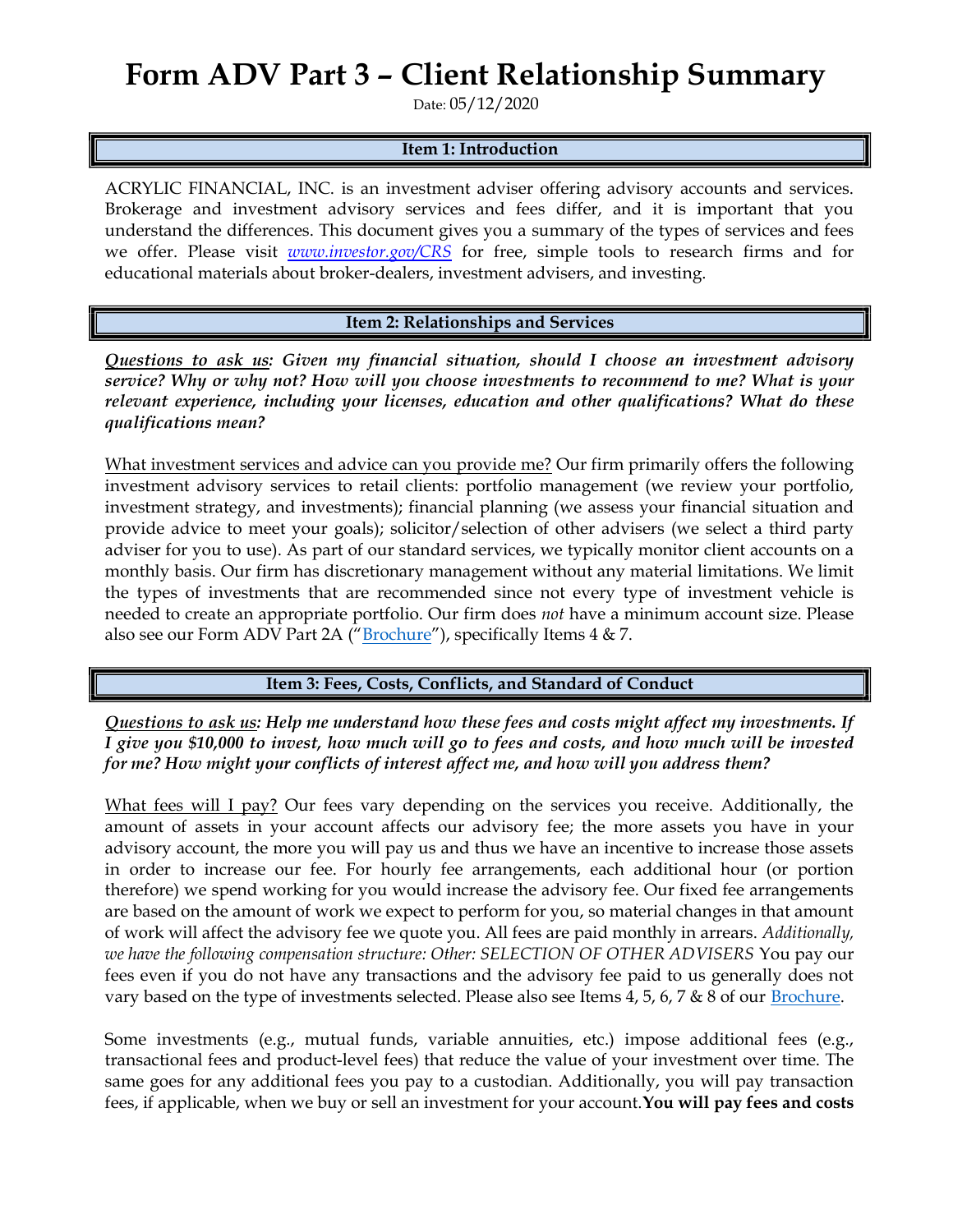## Form ADV Part 3 – Client Relationship Summary

Date: 05/12/2020

whether you make or lose money on your investments. Fees and costs will reduce any amount of money you make on your investments over time. Please make sure you understand what fees and costs you are paying. Please also see our **Brochure** for additional details.

What are your legal obligations to me when acting as my investment adviser? How else does your firm make money and what conflicts of interest do you have?: When we act as your investment *adviser*, we have to act in your best interest and not put our interest ahead of yours. At the same time, the way we make money creates some conflicts with your interests. You should understand and ask us about these conflicts because they can affect the investment advice we provide you. Here are some examples to help you understand what this means (see heading immediately below).

How do your financial professionals make money? Primarily, we and our financial professionals receive cash compensation from the advisory services we provide to you because of the advisory fees we receive from you. This compensation may vary based on different factors, such as those listed above in this Item. Our financial professionals also have the ability to receive commissions from clients and therefore have an incentive to recommend products that provide them or us additional compensation over those that do not. Please also see Item 10 of our Brochure for additional details.

Item 4: Disciplinary History

Questions to ask us: As a financial professional, do you have any disciplinary history? For what type of conduct?

Do you or your financial professionals have legal or disciplinary history? We do not have legal and disciplinary events. Visit https://www.investor.gov/ for a free, simple search tool to research us and our financial professionals.

Item 5: Additional Information

Questions to ask us: Who is my primary contact person? Is he or she a representative of an investment adviser or a broker-dealer? Who can I talk to if I have concerns about how this person is treating me?

For additional information on our advisory services, see our **Brochure available at** https://adviserinfo.sec.gov/firm/summary/288263 and any individual brochure supplement your representative provides. If you have any questions, need additional up-to-date, or want another copy of this Client Relationship Summary, then please contact us at 833-422-7954.